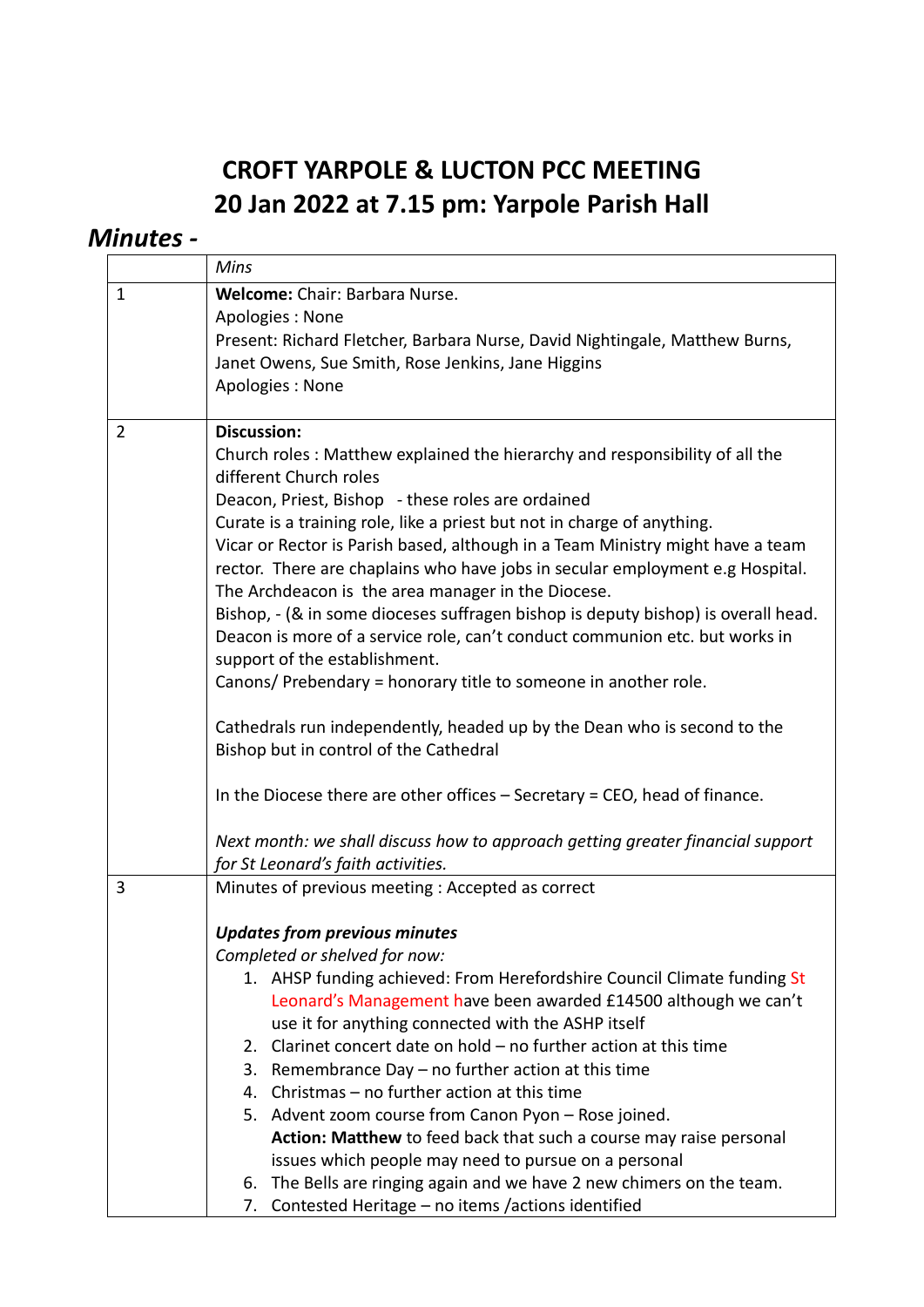|                  | 8. Trees arrived and planted - no further action at this time                                                                             |
|------------------|-------------------------------------------------------------------------------------------------------------------------------------------|
|                  | In Progress                                                                                                                               |
|                  | 1. Report on outcome from Western Parishes discussion scheduled for                                                                       |
|                  | November. The remit is to use the Pastoral Plan to find out what goes on                                                                  |
|                  | in the Parishes, hopefully with a view to sharing more but also to identify                                                               |
|                  | needs and fairer distribution. We are likely to get a share in a new Curate                                                               |
|                  | from July.                                                                                                                                |
|                  | 2. Discussion with Mark Simmons re Parish Giving postponed                                                                                |
|                  | Outstanding                                                                                                                               |
|                  | 1. Chancel window fundraising                                                                                                             |
|                  | 2. Awaiting details of Lent plans - Action: Rose to chase up with Kathy Bland                                                             |
|                  | 3. Plans for finding a new Treasurer - resolved, see below                                                                                |
|                  |                                                                                                                                           |
| <b>Decisions</b> |                                                                                                                                           |
| 4                | 1. Position of Treasurer -Liz Mackay from Orleton, is willing to take on the<br>role. PCC agreed that she will receive a small honorarium |
|                  |                                                                                                                                           |
|                  | Action: Sue Smith will conduct handover to Liz at appropriate time                                                                        |
|                  | 2. Adopt a Grave display: The PCC greatly appreciate all the work done by                                                                 |
|                  | Carol Clare to drive this project forward. It would support any                                                                           |
|                  | opportunity to present this information back to the village with an                                                                       |
|                  | exhibition of the graves history. There may be an opportunity for a                                                                       |
|                  | formal launch of this jointly hosted with the Living History Group If                                                                     |
|                  | there are living relatives still in the area, it would be courteous to check                                                              |
|                  |                                                                                                                                           |
|                  | with them re the display. This may prove to be an ongoing project linked                                                                  |
|                  | to the mountain of archives accruing in the vestry.<br><b>Actions:</b>                                                                    |
|                  |                                                                                                                                           |
|                  | i. Rose and David will review the material received from Ron                                                                              |
|                  | Shaws daughter                                                                                                                            |
|                  | ii. Rose will then make contact with Andrea and Peter to see                                                                              |
|                  | how things are progressing                                                                                                                |
|                  | Janet, Jane and Rose will then review all the archive<br>iii.                                                                             |
|                  | material remaining in the vestry                                                                                                          |
|                  | Discussions / Information                                                                                                                 |
| 5                | 1. The secondhand books are piling up in church - It is not known where                                                                   |
|                  | the books have come from and who put up the sign directing payment.                                                                       |
|                  | Action: Janet will review the books that are there to try and tidy up the                                                                 |
|                  | area.                                                                                                                                     |
|                  |                                                                                                                                           |
|                  | 2. Grave Talks $-31st$ Jan Pilot is being run in St. Leonards                                                                             |
|                  | 3. Good box $-$ the notice is being amended to reflect that the donation is                                                               |
|                  | for the PCC and not for the maintenance of the building. The box will go                                                                  |
|                  | back up to Croft when it opens again.                                                                                                     |
|                  | Action: Sue will produce new notice                                                                                                       |
|                  |                                                                                                                                           |
|                  |                                                                                                                                           |